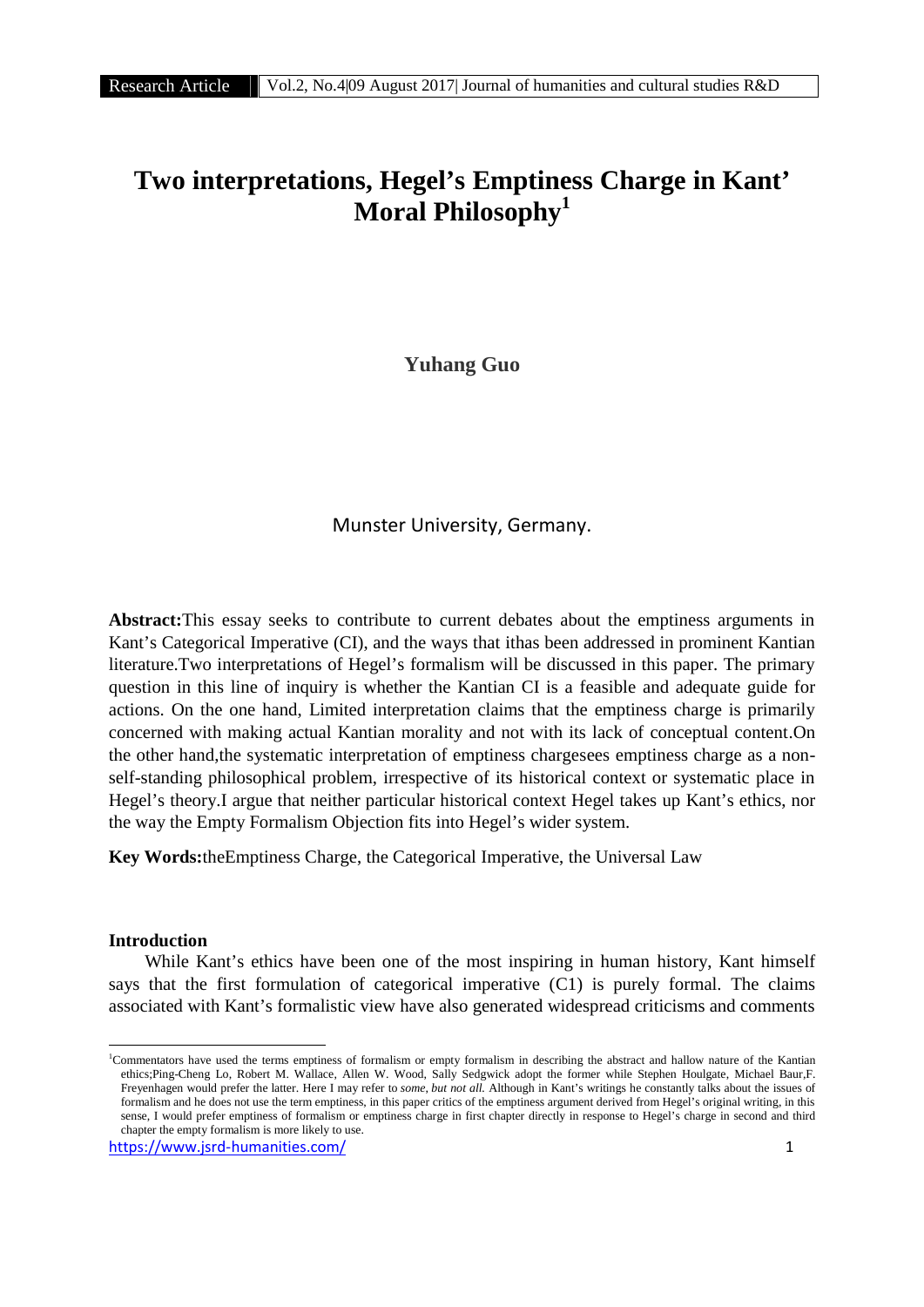since these challengers read relevant texts in Kant's writings that can be read as merely formalistic expressions.

In the *First Critique*, one of Kant's aims is to clarify how a prior knowledge is possible. The essence of a prior knowledge is form, rather than the content of intuitions and concepts. ''Pure intuition contains therefore simply the form under which something is intuited, and a pure concept only the form of the thought of an object in general''. (KrV. A51)  $2$ Kant is indebted to the notion of form as the object of philosophical interest, ''The essences of things consist in their form, insofar as the thing may be known through reason, if the thing is an object of the senses, so its form is in this intuition (as an appearance)and even pure mathematics itself is nothing but a doctrine of the form of pre intuition, with respect to metaphysics, as pure philosophy, its knowledge is first of all grounded on forms of thought, under which any object (the material of knowledge) may subsequently be subsumed. '' (KrV 12) Kant says, 'the possibility of all synthetic a prior knowledge, which we are indeed not able to agree on having, rests on this form.'<sup>3</sup>

In the *Critique of Practical Reason* Kant concludes that the source of character of the moral law must derive not from its content but from its form alone. For example, ''for which the mere lawgiving form of a maxim can alone serve as a law is a free will' and that if a will is free, the law giving form of a maxim is 'the only thing that can constitute a determining ground of the will." Kant thinks that "the most common understanding can distinguish without instruction what form of a maxim makes it fit for a giving of universal law and what does not" (KpV 5:27). Kant even remarks: ''Now, all that remains of a law if one separates from it everything material, that is, every object of the will (as its determining ground) is the mere form of giving universal law'' (KpV 5: 27).Those above quotations from many passages show the form or formal discussion in Kant's writings; many Kantians have made interpretations on the formal discussion in these texts. For example, Robert Pipin in his *Kant's theory of form on the Critique of Pure Reason* notably points out the difficulty in unpacking the Kantian claims is to some extent a matter of their familiarity. Pipin is approaching an epistemological way and aims to clarify these four issues in his article: (1) the 'form' and 'matter' of experience (2) the relation between form and matter in experience (3) how Kant justifies the forms of knowledge and how they relate to each other and (4) what these arguments reveal about the formal nature of Kant's epistemology in general. Regarding the *Critique of Practical Reason* and the *Groundwork*, Andrew Reath analyses the term of the formal principle in his article *the formal principle* and *the form of moral law*.Reath tries to answer the two questions: Does the form of a practical law provide a ground of choice by itself? Second, can Kant claim (as he wishes to) that only a practical law can provide a ground of choice through its form? 4

<sup>&</sup>lt;sup>2</sup>All page references to Kant's works are to the Royal Prussian Academy Edition of Kant's GesammelteSchriften. The abbreviations for the English translations are as follows:Gr for Groundwork of the Metaphysics of Morals, KpVfor Critique of Practical Reason, KrVfor Critique of Pure Reason.

<sup>3</sup> Kant, *Gesammelte schriften*,vol.8,p.404

<sup>4</sup> See details Robert Pipin,''Kant's Theory of Form, An Essay on the *Critique of Pure Reason*'' (New Haven: Yale. University Press, 1982).And Andrew Reath,''the Formal Principle and the Form of Moral Law'' in Andrews Reath& Jens Timmermann (eds.), *Kant's Critique of Practical Reason: A Critical Guide*. Cambridge University Press (2010).

https://www.jsrd-humanities.com/ 2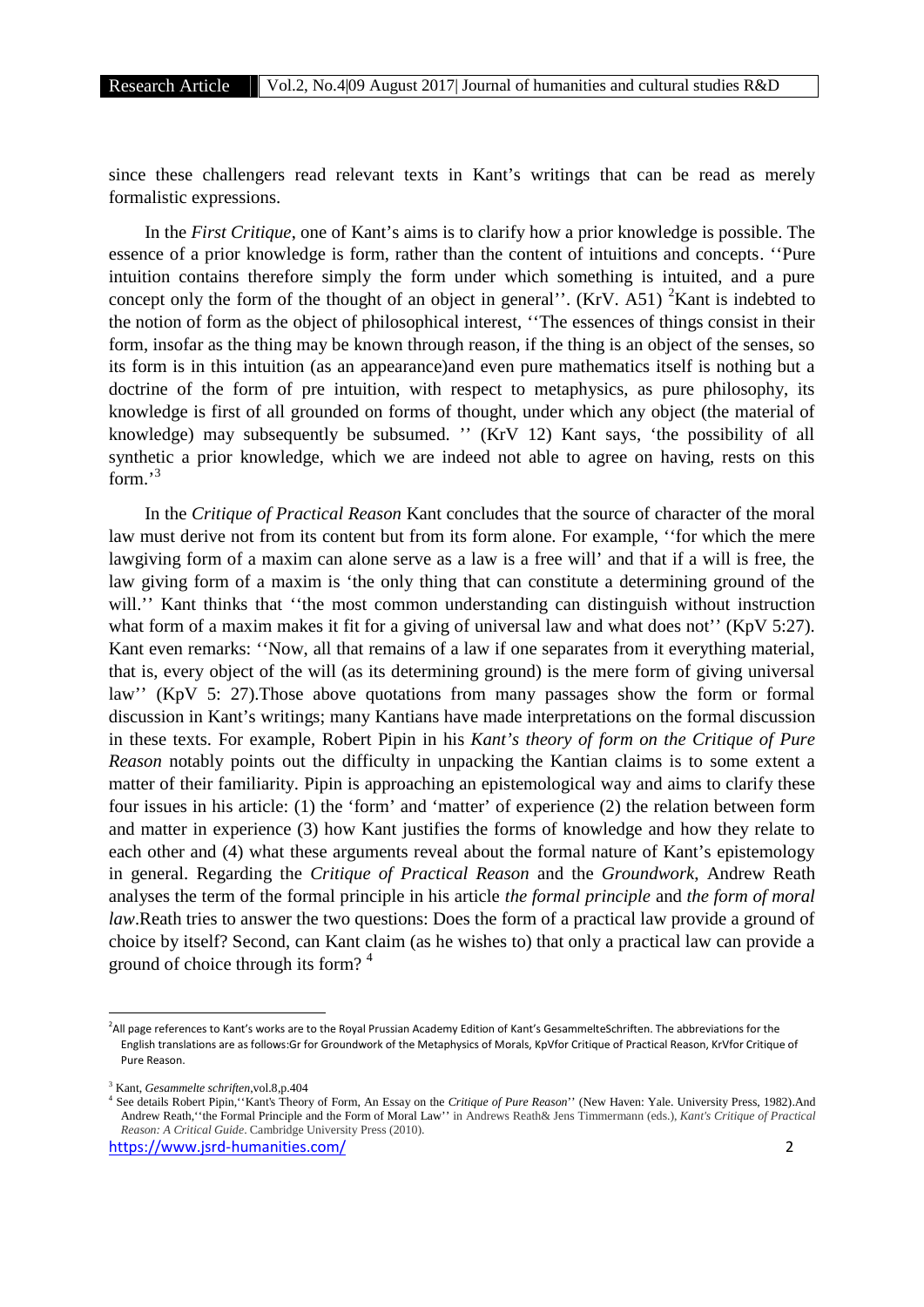In this paper, asmy original question goes to Hegel's empty formalism charge and its derivative form of interpretation of Hegel's empty formalism charge, Hegel is often credited with having formulated the formalism objection in the most influential way. In his *Philosophy of Right*, Hegel summarizes Kant by referring to ''the supreme principle of morality'' or the ''the ultimate norm for correct moral judgment,'' which is namely, ''Act only on that maxim through which you can at the same time will that it should become a universal law." Hegel notes that this principle ''has constituted the merit of Kant's moral philosophy and its loftiness of outlook.'' He goes on to critique Kant's thought by observing ''every action explicitly calls for a particular content and a specific end, while duty as an abstraction entails nothing of the kind"<sup>5</sup>.

While this brief line Hegel criticizes Kant for emptiness, of course, there are other texts that explicitly or implicitly indicate Hegel's criticism of Kant. Foregoing Kantian scholars raised serious questions concerning the emptiness charge still does not clearly work within the Kantian tradition, this lack of clarity presents a real problem in spelling out the content condition for Kant's moral theory.In this paper, my discussion of this problem will unfold as follows. In Part 1, I will introduce the ground notion of the CI which Hegel mostly criticizes (the Context of CI). In Part 2, I will set up the problem and the issues we will deal with concerning Hegel's emptiness charge. I will discuss it in depth as expressed in Hegel's essay and lay out his argument for the idea that duty as an abstraction entails nothing of the kind, I will discuss some of the most prominent literature on the subject of Hegel's emptiness charge. I will begin with the limited interpretation (the limited Interpretation of Emptiness Charge) where Ido Geiger claims that the emptiness charge is primarily concerned with making actual Kantian morality and not with its lack of conceptual content. Jeffrey A. Gauthier proposes Kant sets the satisfaction of a formula as its role basis for determining the goodness of our actions. This formula is inadequate because it does not consider the person in her social context.

I will then turn to the more mainstream Kantians who discuss the emptiness charge systemically (the systematic interpretation of emptiness charge).I will mainly discuss Freyenhagen's argument that emptiness charge as a non-self-standing philosophical problem, irrespective of its historical context or systematic place in Hegel's theory. in which Freyenhagen argues Hegel does not adjudicate those replies of emptiness charge(like Empty, Useless, and Dangerous) is the most accurate interpretation of Kant's texts, nor trace the particular historical context in which Hegel takes up Kant's ethics, nor the way the Empty Formalism Objection fits into Hegel's wider system.

#### **The Context of Categorical Imperative**

In the process of examining the emptiness charge and its relation to Kant's moral philosophy, it became very clear that certain issues concerning the grounding and domain of Kantian formalism remain unresolved along with a serious misunderstanding of the purpose of the Kantian proposed CI; these issues need to be addressed before any credible approach to the

<sup>&</sup>lt;sup>5</sup>GR. W. F. Hegel, Hegel's Philosophy of Right, trans. with notes by T. M. Knox (Oxford: Clarendon Press, 1952), par. 135, p. 90, p.134, p. 89.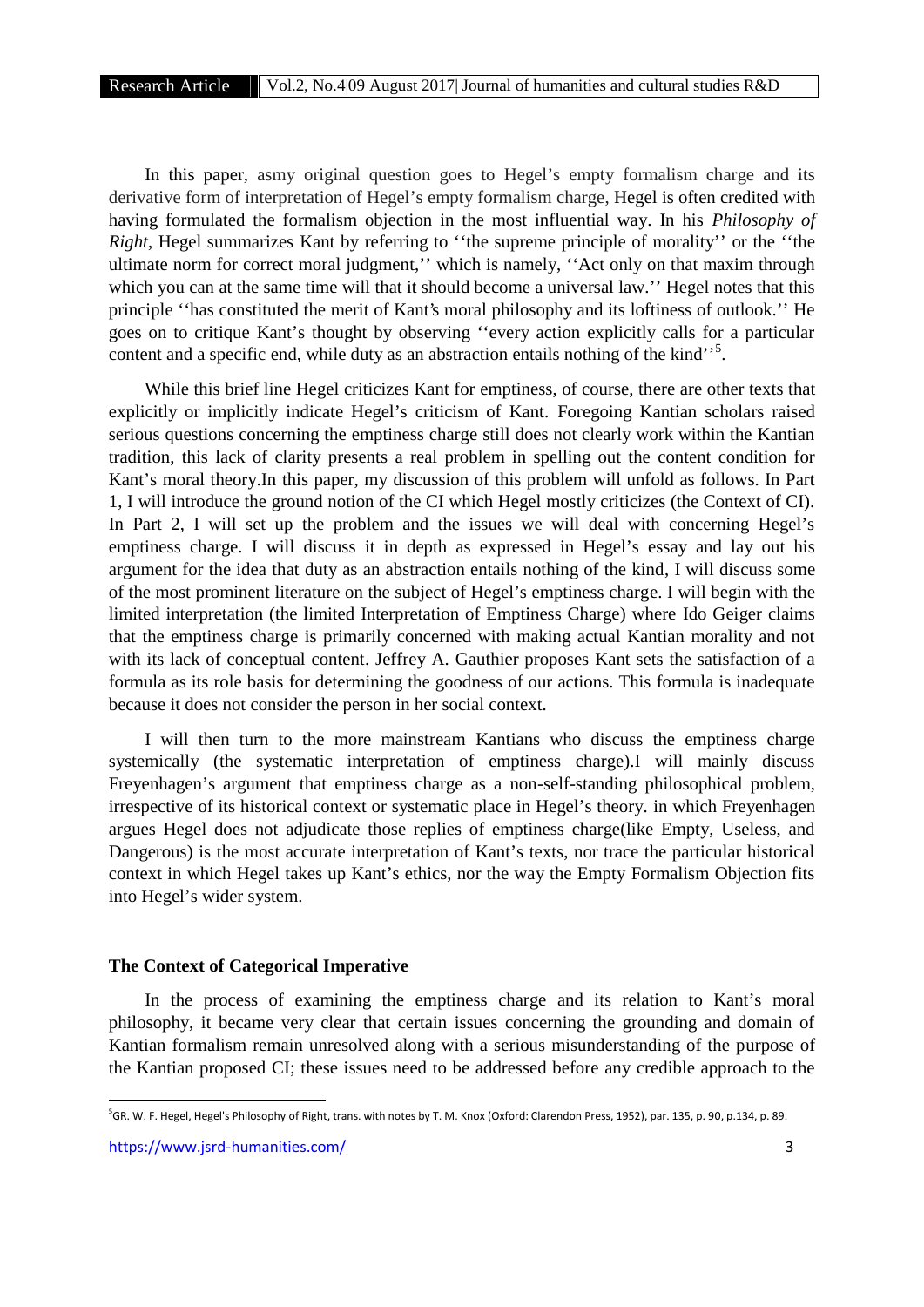original question (What is Kant's moral law?) is possible. Kant is one of the promoters of ethical formalism. Kant's formalism is ethical Universalism resulting in absolute moral laws; these absolutes are based on a consideration of others as well as originating with the self. Kant's focus on an anthropocentric viewpoint connects moral necessity with humanity. Kant explains at the outset of Section I in the *Groundwork* that it is impossible to think of anything at all in the world, or indeed even beyond it, that could be considered good withoutlimitation except a good will (Gr 4:393).

Good will includes several features: it is neither merely designed to make us happy, nor does it rely on the consequences of an act or unconditional good. While we may doubt the solidity of Kant's theory as a way to support his definition of good will, for Kant's practical philosophy, the real problem is how an agent can embrace goodwill. Kant explains that as phenomenal beings, we not only have inclinations, but also the rational capability that can surpass mere inclinations. Therefore, we express good will when and only when we act from duty, which necessarily means that we act in accord with the notion of law, which sets forth an ought not an is, even though this law does not bind us physically. Even though at times our inclinations may conflict with this concept of law, we possess the rational capacity to act not merely according to law, but in harmony with the larger ideal of law, which Kant abstracts to create the widely known Categorical Imperative (CI). CI results in an agent acting in accordance with duty and, thereby, at the same time, ensures that the moral law is also kept. There are three main formulations of CL<sup>6</sup>

The first formulation of the moral law (C1) in Kant's *Groundwork of Metaphysic of Morals* is ''so act that you can will the maxim of your action to be a universal law'' (Gr 421/39). Kant's first formulation of the CI is also named universaliszbility, all moral principles must be universalizable. according to Kant, it is not *rational* to choose a world in which you will the maxim of your action to be a universal law This is where CI( moral principles apply to everyone, for example, if you expect other people to keep their promises, then you are obligated to keep your own promises) are different from merely hypothetical ones which command conditionally on your having a relevant desire, such as 'Jack sees a cake, Jack has an appetite for cake, but Jack will not eat the cake for his health.' Such thinking appeals to our rationality and can be found in every major world religion most typically summarized in 'The Golden Rule' – treat other people as you want to be treated. It would also not make sense for me to criticize someone else for, say, breaking the speed limit if I then went and broke it myself.

Besides, there is a derivative formulation from C1, C1A''Act as if the maxim of your action were to become through your will a universal law of nature'' (Gr 421), this formulation is seen as the universal law of nature formulation.

The second formulation(C2): Act in such a way that you treat humanity, no matter in your own person or in the person of any other, never merely as a means to an end, but always at the

<sup>6</sup>Regarding to the numbers of Categorical Imperative, many Kantians make the response, for example, Nuyen supports the most widely accepted Paton's view: there are five or more formulations. In my thesis, I will mainly analyze three main formulations and talk about formulation of autonomy in the last chapter. See A. T. Nuyen*Counting the Formulas of the Categorical Imperative: One plus Three Makes Four of formulation.*

https://www.jsrd-humanities.com/ 4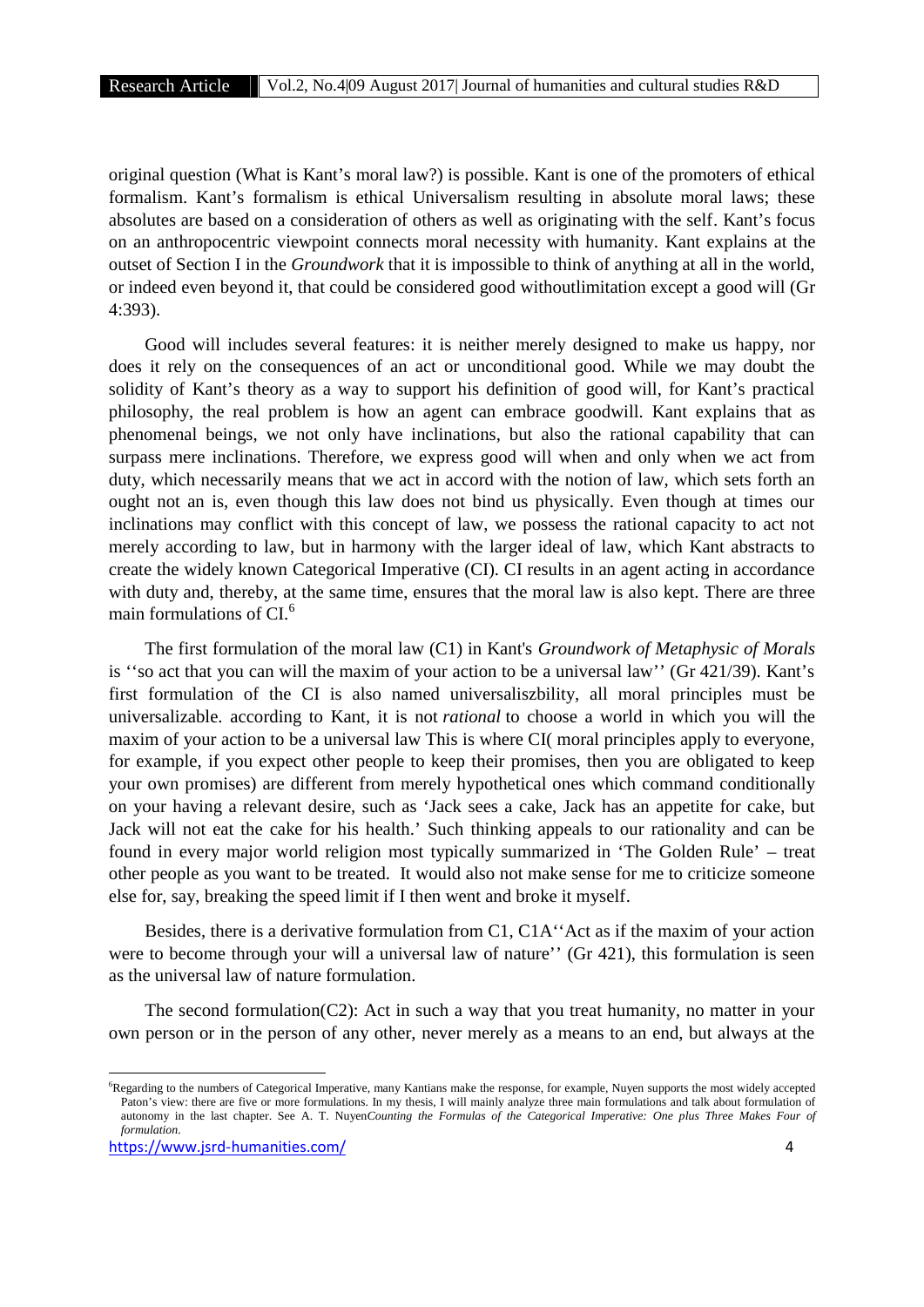same time as an end. (Gr 429) The second formulation is also often seen as the humanity formulation. It states that we treat humanity as acting in such a way that, as an end in itself, never as a means only. This humanity formulation introduces the idea of 'respect' for persons, which is essential to our humanity. Using the same illustration, Jack sees a cake, Jack has an appetite for cake, but this cake is Tom's; Jack is then faced with multiple and varied options. Perhaps Jack will steal the cake from Tom to satisfy his lust. As well as acting according to rational principles, we must also consider the end of our actions. Hypothetical imperatives have subjective ends, but for an end to be objective, we must pursue it. Humans, like Jack live under such hypothetical causal determinations, whether one steals or not in Kant's view is a phenomenal product of causal determination or simply put, a mere effect. Living in such hypothetical causal determinations Jack undermines himself and would deny the possibility of humanity or ends. Such action would ultimately deny freedom in C3. In this case, contradicting the second formulation also contradicts the first formulation since Tom would also in turn to steal, then there is no universilizable maxim. We must therefore never merely use a person as a means to an end, but always consider them as ends in themselves.

C3, the third formulation states: always act as though you are a legislating member in the universal kingdom of ends. (Gr 439) This formulation is named kingdom of ends formulation, it is introducing the idea of ''free will''. Rational action results from a free will – if we were to subvert the autonomous will by using humanity as a means to an end.For example, returning to the matter of stealing cake, Jack could acknowledge that rather than stealing from Tom, he has other choices in accordance with the moral law. While he may realize that in accordance with the causal law, he will ultimately face the effect of his theft, only via a normative determination will he experience practical freedom. Besides, there is also autonomy formulation seen as the third formulation.''Thus the third practical principle follows (from the first two) as the ultimate condition of their harmony with practical reason: the idea ofthe will of every rational being as a universally legislating will'' (Gr 4:443).

The moral law revives three formations in the *Groundwork*, but it is still a matter of some obscurity of how these formations relate to each other and to the moral law itself , There is an equivalence thesis here, Kant generally claims that all formulations are equivalent, in section two of Kant's *Groundwork*, Kant says there is therefore only a single CI, and it is this: act only according to that maxim through which you can at the same time will that it becomes a universal law (Gr 4:421). Kant defines a CI as follows: The CI would be the one that represented an action as objectively necessary by itself, without reference to another end (Gr 4:414). There are other passages stating that C1 and C2 are equivalent, for example, Kant observes that the two are ''at bottom only so many formulas of the very same law'' and that the principles they express are ''basically the same'' (imGrundeeinerlei) (Gr 436, 438).

Hegel's emptiness charge is mostly towards C1 therefore is also towards Kant's whole CI. To make clear the number of formulations of the CI, however, is not the purpose of this thesis, but rather I will discuss how explicitly Kant's ethical formalism can direct moral content. In fact,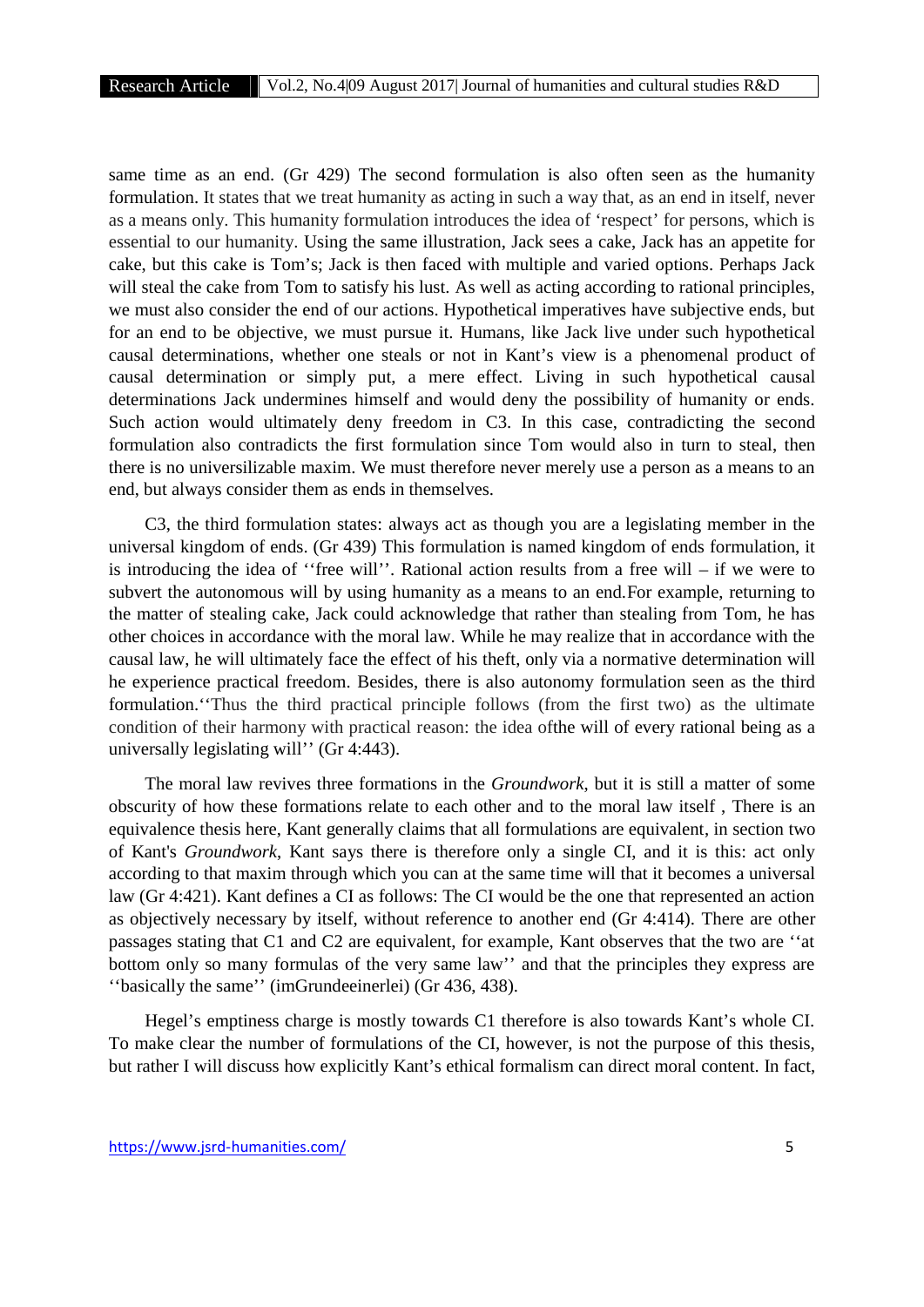Hegel is not the first philosopher<sup>7</sup> who disagrees with the formal moral law that may extend the moral content, but he indeed held the most influenced criticism upon, Hegel's critique is framed as a critique of empty formalism in the sense that CI are assumed in the concept of moral law, this prevents any precise understanding of action from being possible, in turn preventing any direct ethical guidance of action from being derived from the CI.

To understand Kant's CI and the emptiness charge requires us to read both of them in much detail. For example, On the one hand,one of understandings of a maxim, according to the emptiness charge or Kant's framed empty formalism presented specifically as a criticism of Kantian ethics, is that the test proposed by the CI draws no real distinction between maxims. Kant's notion of a maxim in the CI supposes an agent proposes to perform a certain action in order to realize a certain end. We should ask whether everyone with this end could rationally act on this maxim. Some maxims would be contradictory or self-defeating if everyone acted on them, and these are ruled out by morality.From one point of view, all maxims pass the test, whereas from another any maxim fails it. Kant's formalism, then does not yield a positive meaning of ethical formalism, but merely a negative meaning of empty formalism. The CI is not able to be a guide for actions, and there is no moral content according to Kant's absolute moral law.Disputing the emptiness charge by re-interpreting maxim has been the major effects among Kantians. Marcus Singer found criteria for arriving at a unique correct description of actions for the purposes of moral evaluation. Harrison made a major contribution to the discussion of criteria for action in the context of utilitarianism. Onora O'Neill paid considerable attention to the formulation of maxims. Potter Jr. concludes with the Kantian concept of maxims primarily in relation to applications of the CI in deriving specific conclusions about the rightness and wrongness of particular kinds of actions.<sup>8</sup>

On the other hand, Hegel notes that CI''has constituted the merit of Kant's moral philosophy and its loftiness of outlook.'' He critiques Kant's thought by observing ''every action explicitly calls for a particular content and a specific end, while duty as abstraction entails nothing of the kind.'' (Hegel Philosophy of Right 134) Hegel contends that the only way Kant can possibly deduce a particular duty is if Kant already accepted certain existing moral opinions or customs as justifiable. For example, it is certainly a contradictory maxim to accept a deposit that is entrusted to me without planning to return it, but it is only contradictory, according to Hegel, if we first accept the notion of property, despite the fact that there are typical ways of interpreting the notion of property. As regards Kant, he tries to give a pure justification of property, without considering the historical and social circumstances and their possible consequences, Hegel holds that Kant can only presuppose such institutions and customs 'from the outside'. The ground of morality must lie *outside* the realm of nature, Kant's concept of property cannot offer a special theory of civil society as the concept of property's background. Consequently, Hegel contends that Kant's principle of morality remains merely formal because it has not justified the required content for instantiating the CI.

<sup>7</sup>Like the challenge raised by Benjamin Constant in 1797, Kant responded in a short essay *On a Supposed Right to Lie from Philanthropy*. Constant's charge is basically around Kant's moral principle 'duty to tell the truth' would, if taken unconditionally and singly, make any society impossible. The further discussion on Kant's standpoint and strategy please see Helga Varden's ''Kant and Lying to the Murderer at the Door... One More Time: Kant's Legal Philosophy and Lies to Murderers and Nazis*''Journal of Social Philosophy 41 (4):403-4211 (2010.)* <sup>8</sup> See Nelson T. Potter Jr. ''Maxims in Kant's Moral Philosophy'',*Philosophia* (July 1994) 23(1-4): 59-90.

https://www.jsrd-humanities.com/ 6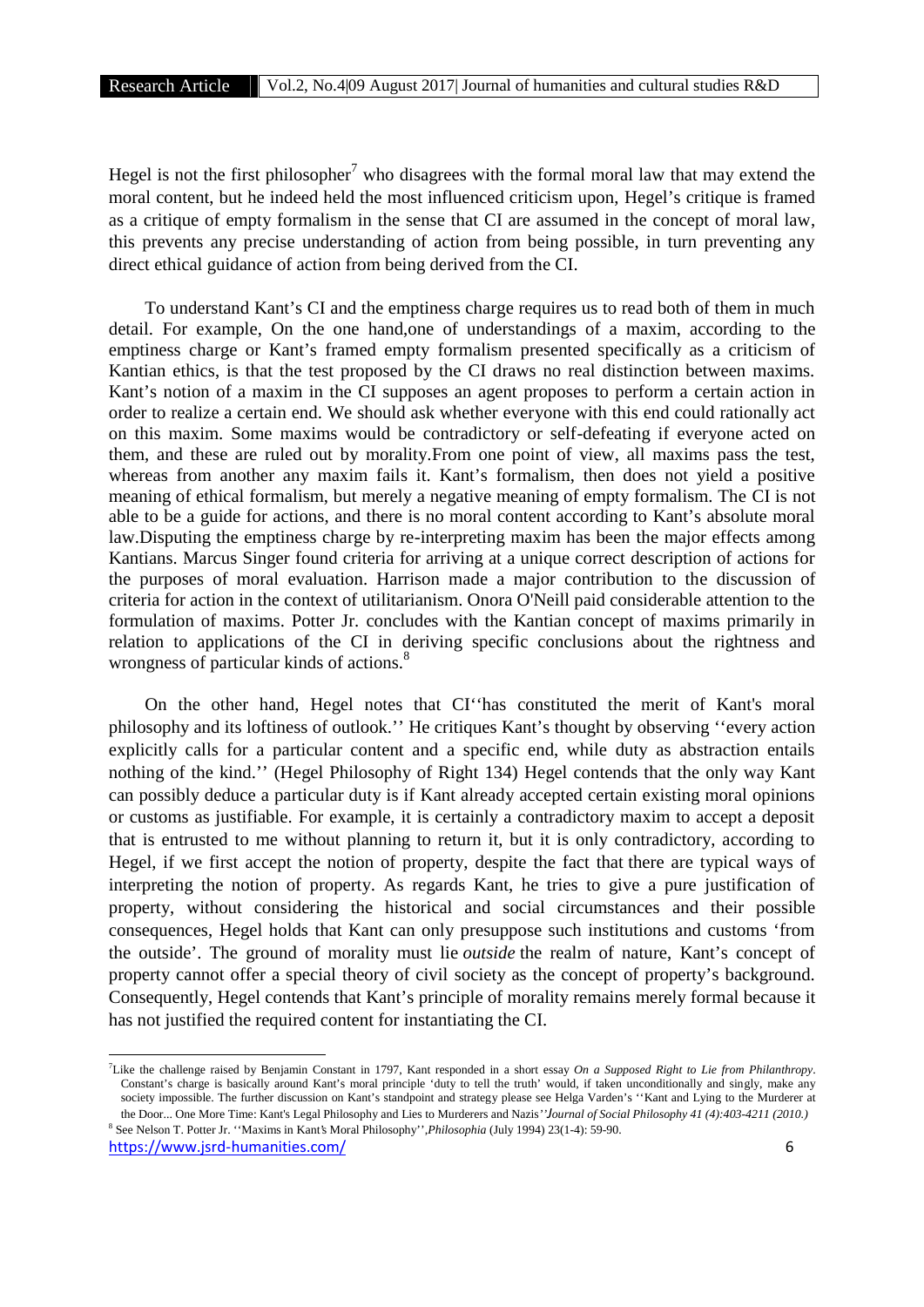The question of the emptiness charge is also a question of whether Kant's formalism dispenses with content altogether or departure. There is no doubt that Kant's Formalism is ethical Universalism made into laws that are absolute. But there is doubt whether the content of any specific moral action has real meaning. If a universal law says 'do not cheat', then under no circumstances is cheating permissible. In Kant's view, no ethical theory can worry about the actual content of specific moral acts --- it must make rules based exclusively on the constitution of the human will itself. This suggests that the human will can apply rules to all situations.

In Kant's CI, a maxim is the maxima proposition, a high or highest level proposition determining an agent's will. The maxim an agent adopts will govern and inform other more specific decisions and aspects of his or her action or attitudes. For example, anybody who has adopted a maxim of not deceiving others is likely to express it in refraining from lying, in restraint in gossip, in care about checking facts and many other ways. The mediating concept, however, which puts our conduct into relation with the CI, and links them with the form of law, is the idea of maxims. A maxim is a private principle or rule of action, a ''subjective principle of volition'' (Gr. 4:402). Onora O'Neill would like to say that maxims are the most general propositions governing the actions of a moral actor at any particular time. It follows that not every principle which an act exemplifies is its maxim, not even every principle which embodies a description under which the agent acts is its maxim. Maxims are not to be equated simply with intentions, which may be multiple, some of them profound and others superficial. Rather a maxim is the underlying or fundamental principle of an action in the sense that any other principles to which the act conforms are selected and explicable because that is what it takes to act on a certain maxim in a given situation. The good reasons for thinking this way will become clear later, but ultimately, every action is determined on the basis of a maxim of action. I can have a generalized maxim to help people and another not to deceive, but in a particular situation, as with the murderer at my door, am I going to tell the truth or help my friend? We have to go to a more specific maxim because these two generalized ones conflict or do not determine what I should do.

The underlying principle of an action as O'Neill's proposed is in some sense appealing, because it reminds us the significance of moral guidance is derived from one of the formations of the CI, because we know or experience the moral law first, and because the principle and moral law bear resemblance to or follows from the expression of the CI.

However my claim is, using the maxims adopted by me for my own purposes, I then need to compare these private principles of action with the CI. This still requires another moral requirement for although I have clarified my action into a maxim; the moral content is still vague and uncertain. How do I know if my maxim can take on the form of law? This is the firstformulation of the CI thatenables us to see how a maxim can or cannot be a true law of action. What Kant gives us is the closest in pure structure to the form of law, the Formula of Universal Law.

https://www.jsrd-humanities.com/ 7 This characterization, which has been simplified here, does make persuasive defense against Hegel's objection. Nevertheless, the point is the same. Hegel thinks that a moral principle needs content in order to choose between two different concrete states of affairs or between different systems of property. But it is clear that the CI is a supreme moral principle not limited by or to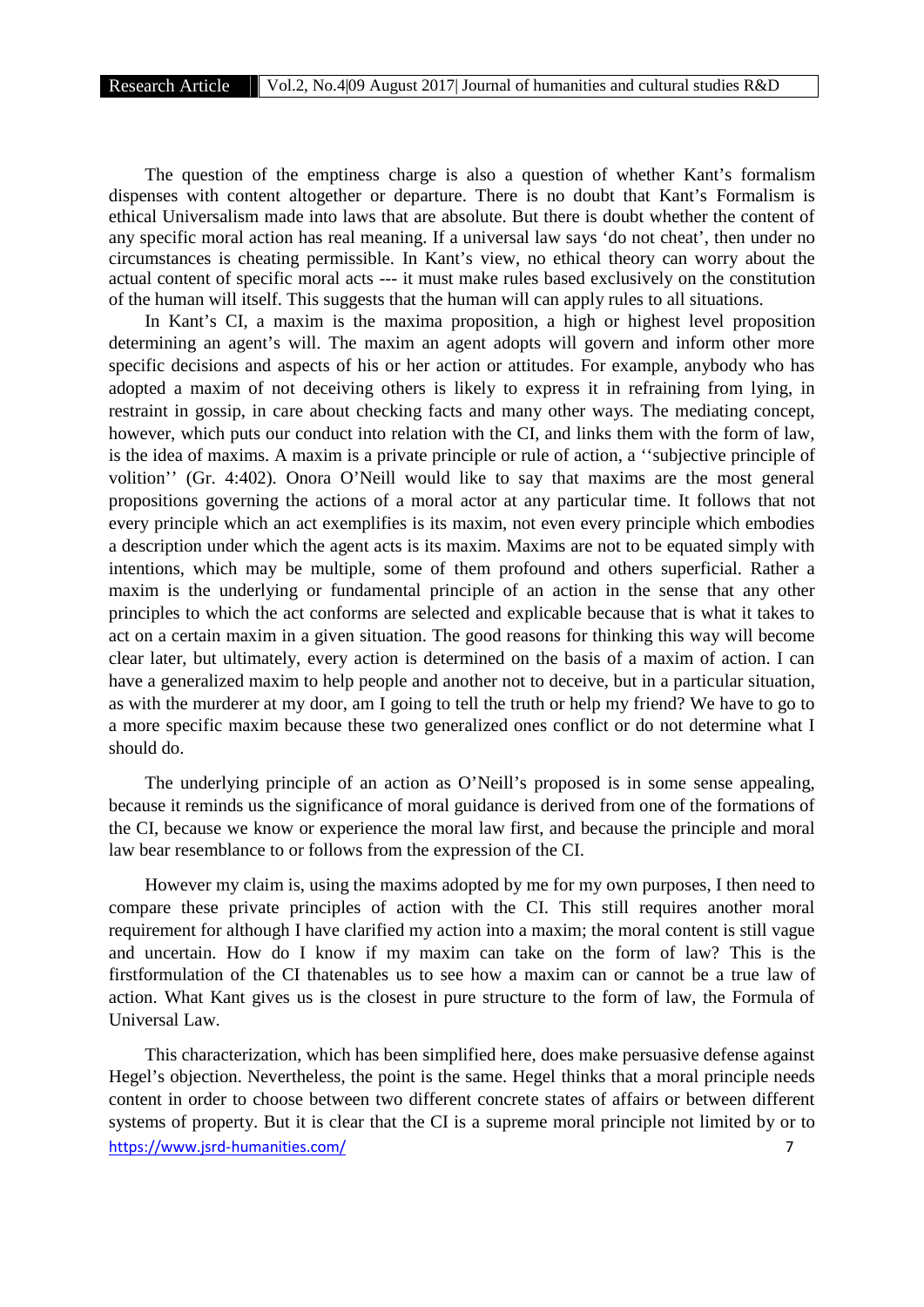any particular world, but instead covers all possible worlds. ''It must hold not only for human beings but for all rational beings as such, not merely under contingent conditions and with exceptions but with absolute necessity'' (Gr 4:408).

It has often been pointed out by Kant's defenders that there is far more to his moral theory than simply satisfying this formula. In fact, Kant offers several different versions of this formula to help draw our consideration of morality away from an empty formalism charge. Kantian defenders propose their interpretations to show that these analyses are flawed. This discussion of interpretations of the emptiness charge will be divided two parts, the limited and the systematical interpretation of Hegel's emptiness charge.

## **The Limited Interpretation of Hegel's Emptiness Charge**

In *The Founding Act of Modern Ethical Life: Hegel's Critique of Kant's Moral and Political Theory* , Ido Geiger claims that the emptiness charge is primarily concerned with making actual Kantian morality and not with its lack of conceptual content. Hegel, in early letters to Schelling, says that he ''took up again the study of Kantian philosophy to learn how to apply its important results to many an idea still current among us, or to elaborate such ideas according to those results'' (L end of January, 1795), and, ''from the Kantian system and its highest completion I expect a revolution in Germany'' (L April 1, 1795). In Hegel's early writings we also shall see clearly in the second part of the book philosophy of right that Hegel makes Kantian morality the task he sets for his own times. The Kantian standpoint of morality is characterized as the opposition between the mere idea of the good and the external world; this has been the way Hegel understands the historical-political plight of his own times in the letters on the philosophy of history.

Geiger explains there are two senses in Hegel's understanding of the moral content in Kant's CI, Hegel treats universal form of the law as it 'cancels' the content of morality (Hegel NL123), it is impossible to make a transition from its form to its content (Hegel PRS135R), then Hegel's emptiness charge in Geiger's view has double standpoints regarding to form and content.

The first sense of 'empty', empty is interpreted in term of including both of form and content., this interpretation is given from his Hegel's lectures on the Encyclopedia Logic, where Hegel describes '' there are two senses, the categorical are empty (leer) is unfounded because they have a content (inhalt), in any case, just being determinate (bestimm…it must also be remarked that the assertion that the categories by themselves are empty (leer) is certainly correct in the sense that we ought not to rest content with them and the totality which they originate from (the logical idea), but to advance to the real domains of nature and spirit. This advance however, should not be interpreted as meaning that the logical idea comes to receive an alien content (inhalt) that stems from outside it; on the contrary, it is the proper activity of the logical idea to determine itself further and to unfold itself into nature and spirit'' (Hegel EL43).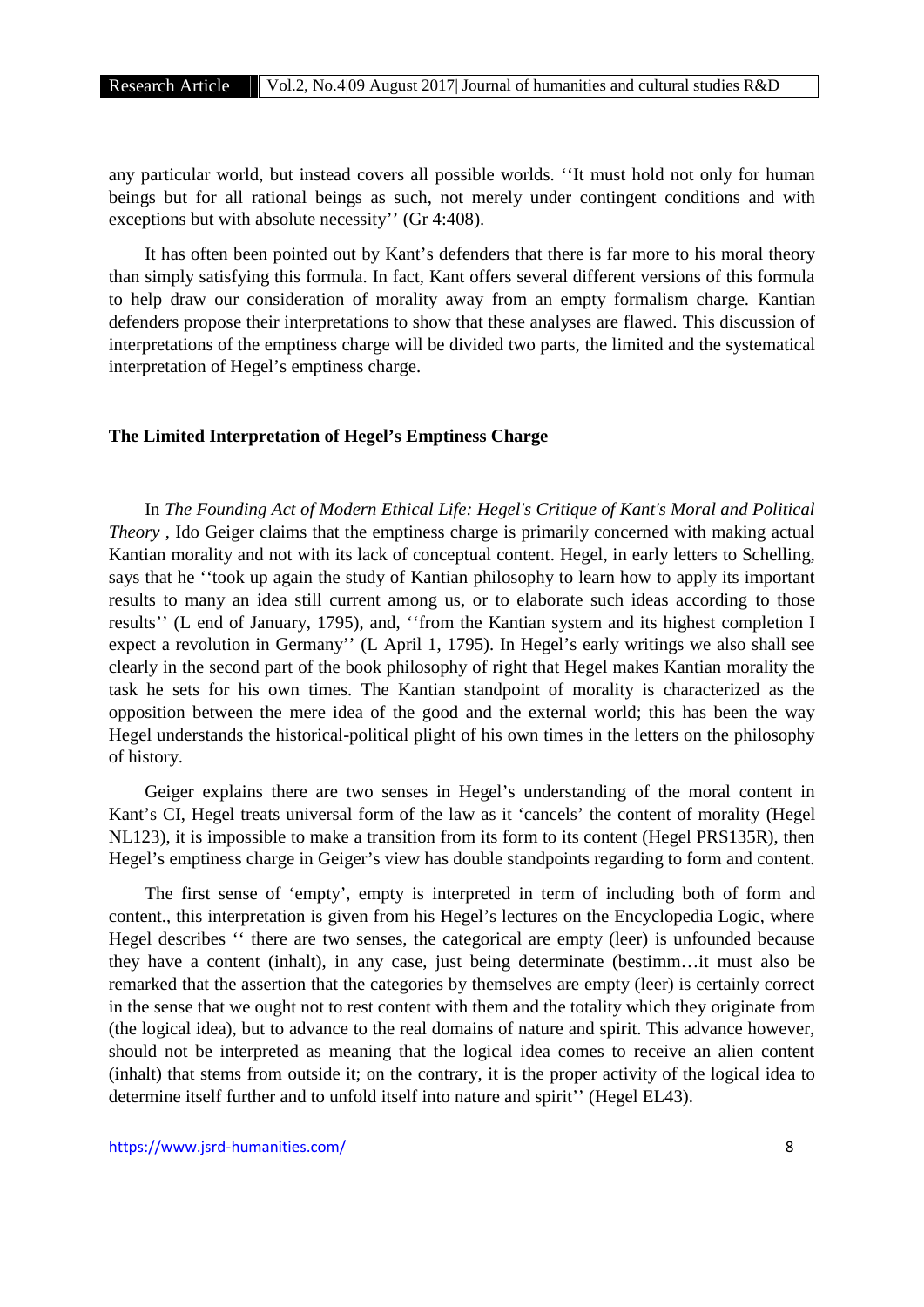The second sense of 'empty' is the 'determining'. To lack all determination is to have no conceptual content. Geiger claims when Hegel turns to Kant's practical philosophy and says that the good is 'an abstraction lacking all determination (bestimmunglosenabstraktum) (Hegel EL60). Hegel, however, immediately corrects himself and adds that ''more precisely'' the problem is that the good is ''what only ought to be; i.e. what does not at the same time have reality'' (EL60). This passage then offers one more piece of evidence that Hegel's concern is the question of making actual Kantian morality.

The evidence Geiger gives suggests that Hegel fails to distinguish consistently these two senses and in this way makes the task of interpreting the emptiness charge especially difficult. Therefore, Hegel's use of 'empty' means something like 'having no reality.' I do not mean to imply that Hegel's criticisms of Kant is not closely related to the equivalence of form and content, Geiger suggested reading Hegel as concerned primarily with the problem of making actual Kantian practical philosophy will reveal in what sense Hegel thinks CI is empty, but I would further point out if we understand the humanity formulation, there is much more moral content as Kant suggests.

Jeffrey A. Gauthier in *Hegel and the Problem of Particularity in Moral Judgment* proposes the role of formula of CI is interpreted in term of determining the goodness of our actions. This formula is inadequate because it does not consider the person in her social context.Gauthier claims much of Hegel's critique is far from a decisive case against Kant. Hegel's criticism is that the formula of the universal law calls on the agent to inspect the uncivilized form of her maxim and then to judge whether or not the maxim contradicts itself in that form. Gauthier interprets Hegel's interpretation that how deposit example might be failing in Kant's universalization, i.e. when the agent may attempt to steal a deposit, it may imply a contradiction of willing arises.Gauthier says formula of the universal law cannot, by itself, offer any guidance for the moral agent. As Hegel argues, Kant's procedure is devoid of content when properly applied. The immorality of the abolition of deposits or of the system of private property derives not from any deliverance of the CI, but from the fact that it is implicitly assumed in advance that deposits and the property system ought not to be destroyed. Gauthier claims Hegel's charge for CI is it presupposes the rightness or wrongness of particular actions or practices, 'anything specific can be made into a duty' (Hegel Philosophy of Right 438)

Gauthier points out in response to Kantian critics that what is critically at issue is whether or not an agent can simultaneously will her maxim and its universalization (Kant 1785:422). It is when the agent who would steal a deposit attempts such a willing that a contradiction seems to arise. A practice such as charity toward the poor, though apparently moral when engaged in by particular individuals or groups of individuals, will in fact prove to be immoral when thought of as universal. Hegel argues:

The maxim, 'help the poor', expresses the supersession of the specific thing, poverty. The maxim, 'help the poor', tested by being evaluated into a principle of universal legislation, will prove to be false because it annihilates itself…. either they are no poor left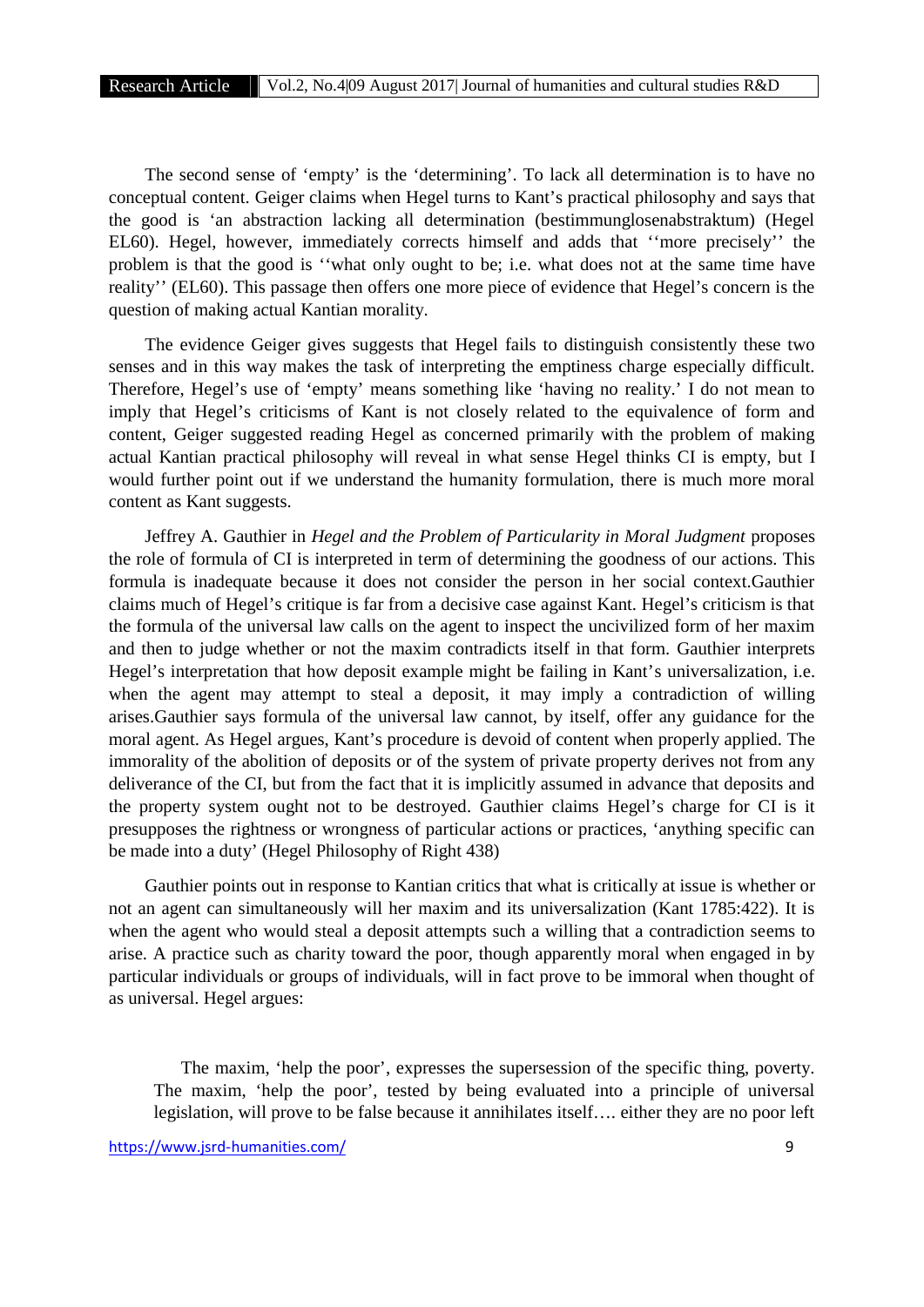or there is nothing but poor; in the latter event no one is left to help them. In both cases the help disappears. Thus the maxim, universalized, cancels itself (1802-1803:80).

Gauthier summaries that the conflict in the agent's will derives not from any independent normative judgments about either deposits or the property system, but from the agent implicit willing. 'Implicit willing' is in Hegel views supposes no way compel the agent to will the existence of the particular practice in which she is engaged, it is impossible to apply the test of the CI without consideration of the particular circumstance. It is hard to see what force this is supposed to have against the test of the CI, given the impossibility of determining the morality of one's action in the absence of the agent's particular purpose. And consequently, he points out: 'though this kind of criticism does not render judgments based on a 'formal' standard such as the CI entirely insignificant, it does call attention to important limitations of such judgments. While the CI may probe a most useful tool in grasping why a particular course of action involves a social unacceptable violation of my own agency or that another ,it remains tied to the perspective of a given social order in this formulation of principles of the will.'

It seems to me Gauthier also adopts a dismissive manner. On the one hand, he admits that the particular content of the agents' maxim cannot be specified as narrowly as Kant held. However, the range of potentially universalizable action may be far wider than he thought it be. But on the other hand, Gauthier's conclusion that CI remains tied to a social order leaving the free will as heteronomous capability.

In summary,Geiger and Gauthier took a similar approach to interpret emptiness charge by dismissing it in Hegel's complicated wirings. The grounding question (whether moral content is in the CI) has not been adequately distinguished from the limited interpretation of emptiness charge (i.e. whether the form of morality and content are distinct, overlapping, or coextensive). Of course these two issues are very much connected; it is therefore somewhat artificial to separate them. On the other hand, failure to distinguish emptiness issues in the relation between moral law and morality can result in equivocation and oversimplification that obscures the true nature of this relation.

# **The Systematic Interpretation of Emptiness Charge**<sup>9</sup>

In the limited interpretation of the emptiness charge, we discussed how the emptiness charge is dismissed in a loose way. I argue that Hegel and others criticized Kant without much

<sup>&</sup>lt;sup>9</sup> Due to the limit of content, I will mainly introduce interpretations of IdoGeigor and Jeffrey A. Gauthier here, there are Kantians working on this area. For example, John Mc Cumber in *Hegel's critics of Kant's theory* claims Hegel does not make the emptiness charge against the first formulation as Wood, Hegel explicitly concedes that the formula of universal law his content; Hegel's charge against Kant lies in the dualism. And Allen wood makes the remarkable distinction in his book *Hegel's thought and the Emptiness of the Moral Law*, Wood spent one chapter on discussing the emptiness charge, he argued Hegel's basic criticism of Kant is not that the universal law formula is empty of content, but that if Kant begins with conception of moral worth as acting from duty, then no content-full moral principle is available to Kant.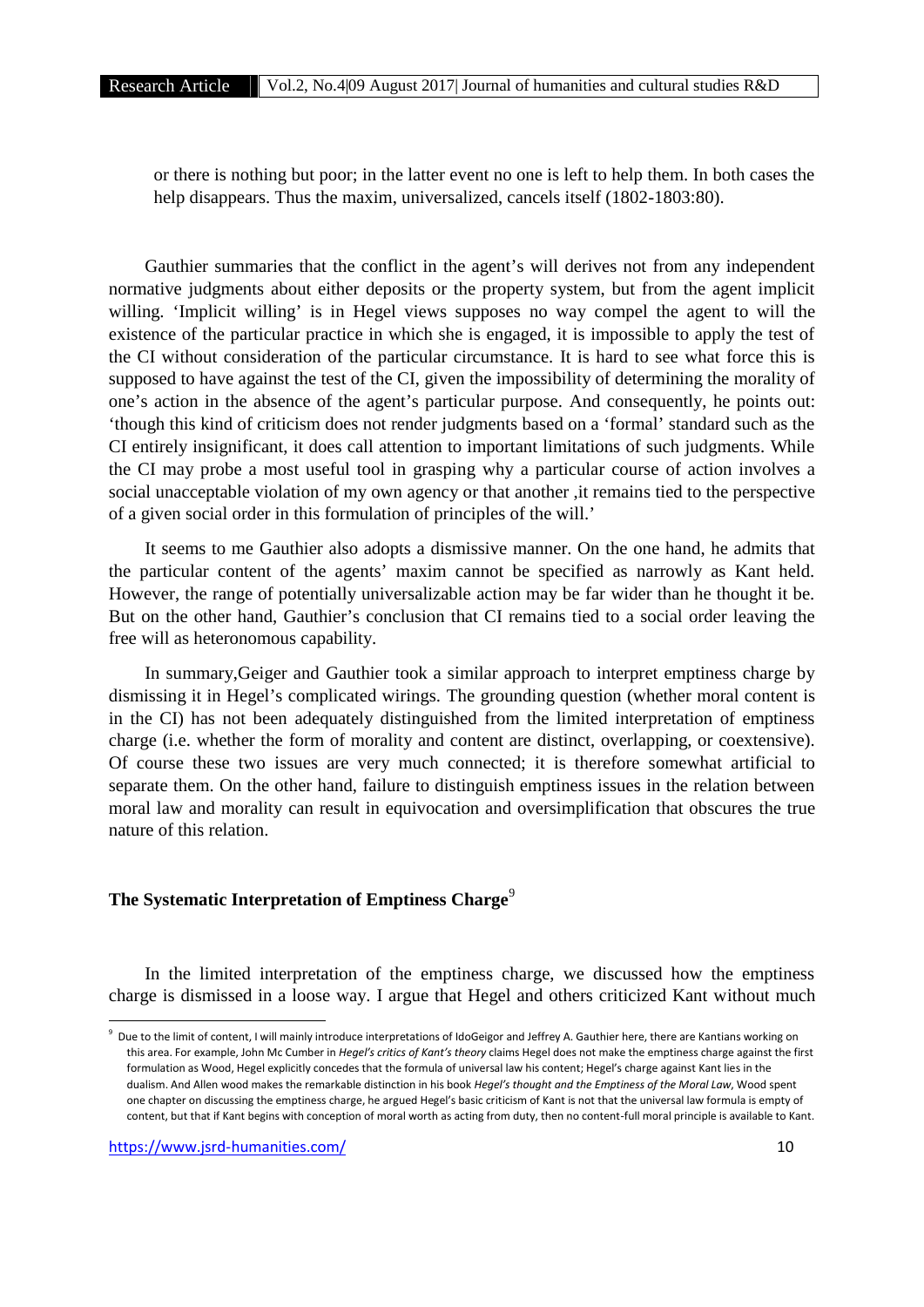deliberate consideration, and the defenses of Kant should be introduced in an explicit way. Prominent Kantians like Geiger and Gauthier offer limited interpretation mainly on the first formulation. I would suggest if we look at the second formulation, the interpretation of emptiness charge could be discussed systematically. Andif we carefully examine Kant's writings with Hegel's criticism of Kant found in the *Philosophy of Right*,<sup>10</sup> we are able to discern that the inappropriateness of Hegel's charge that CI and Kant's ethics are formalistic.

Consider for example, Hegel's remark in §135, which begins with his critique of Kant's moral philosophy.

From this point of view, no imminent doctrine of duties [Pflichtenlehre] is possible. One might indeed bring in material from outside and thereby arrive at particular duties, then it is a contradiction to commit theft or murder; […]. But if a duty is to be willed merely as a duty and not because of its content, it is a formal identity which necessarily excludes every content and determination.  $PR$  135R).

Hegel, then, condemns Kant's philosophy for offering us, an ''empty formalism'' and an ''empty rhetoric of duty for duty's sake.'' However, Hegel's criticism of Kant is not so much directed toward Kant's formalism, as I will explain more thoroughly in the subsequent chapter, as it is directed toward what Hegel takes to be Kant's 'absolutization' of the formal perspective. When we read Hegel's criticism we should therefore not overlook the fact that Hegel integrates Kant's principle of autonomy into his own thinking.<sup>11</sup> Hegel by no means rejects the view that 'duty ought to be done for duty's sake.'<sup>12</sup> In his Rechtsphilosophie, Hegel's complaint is that Kant's thinking 'clings to a mere moral [Moralität] point of view' and therefore cannot deduce a determinate content that could instantiate the concrete duties of ethical life [Sittlichkeit]. In other words, one cannot simply will 'duty for duty's sake,' one must somehow be able to will something in particular as dutiful.

These passages remind us in some places Hegel asserts that Kantian morality is empty, but also in some places Hegel implies different assertions. This shall supply us with very good reason to try to read the emptiness charge differently. Hegel appears to read Kant's CI solely in terms of a principle of non-contradiction; he does not think that Kant's principle can tell us what one ought to will in particular because Kant's principle, according to Hegel cannot properly specify differences between good or bad maxims. As Hegel puts it:

If a particular content for action is taken into consideration, there is no criterion within that principle for deciding whether or not this content is a duty. On the contrary, it is possible to justify any wrong or immoral code of action by this means (Hegel 162).

<sup>11</sup> See p.135.Hegel acknowledges that 'the pure and unconditional self-determination of the will' lies at the root of moral duty.<br><sup>12</sup> See p.133, for instance, Hegel accepts this very formulation.

<sup>&</sup>lt;sup>10</sup> In fact, Hegel goes on to point to the Phenomenology of Spirit for a discussion of further antinomies to which the Kantian position gives rise.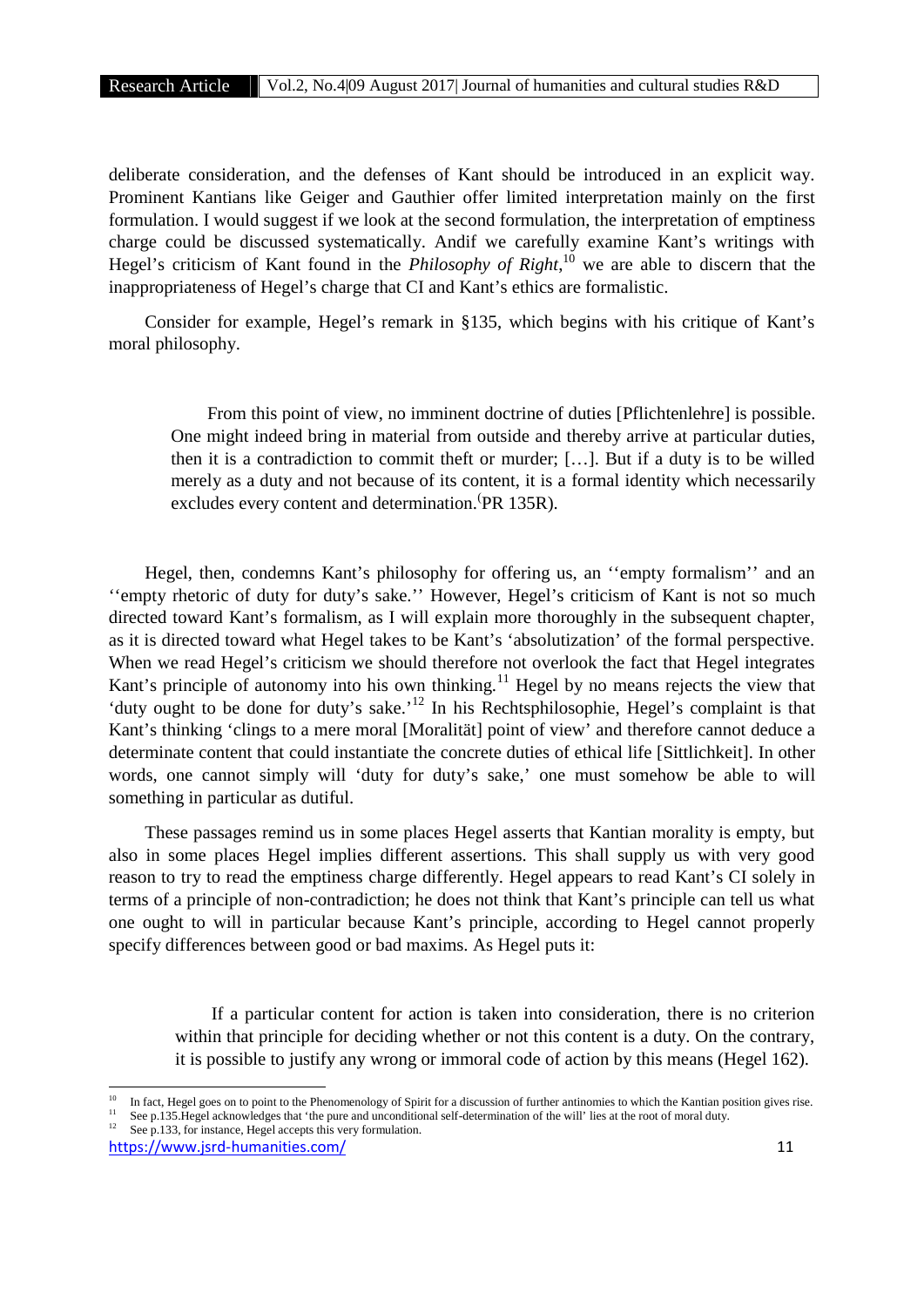Hegel contends that the only way Kant can possibly deduce a particular duty is if Kant already accepted certain existing moral opinions or customs as justifiable. For example, it is certainly a contradictory maxim to accept a deposit that is entrusted to me without planning to return it, but it is only contradictory, according to Hegel, if we first accept the notion of property.<sup>13</sup> Hegel holds that Kant can only presuppose such institutions and customs ''from the outside'' (Hegel 162). He contends that Kant's principle of morality remains merely formal because it has not justified what the content is required for instantiating CI.

This objection tends to hinge on the accusation that Kant confuses, on the one hand, the question of what is rational for an agent to will for himself, and on the other hand, the question of what is rational for an agent to will for everyone. I believe, however, that by distinguishing carefully between what Kant wants to accomplish in the universal law formulation and what he wants to accomplish in the Humanity Formulation (FH), we can interpret Kant in such a way that he does not make the mistake these commentators attribute to him. Kant does not expect the general point of view, as expressed in the universal law formulation, alone to pick out all and only worthy maxims. Instead, Kant expresses this insight in the humanity formulation. In the end, I hope we will be able to say that for Kant, the general point of view (as expressed in the universal law formulation) is a way of capturing universality, which is essential for any proper system of morals.

For example, as Freyenhagen argues, there is neither a particular historical context between the formalism objection and Hegel's aim, nor the way the Empty Formalism Objection fits into Hegel's wider system.<sup>14</sup>Freyenhagen concludes the dilemma as many of the contemporary Kantian scholars do by observing that the most appropriate course is to treat the Empty Formalism Objections as a self-standing philosophical problem, irrespective of its historical context or systematic place in Hegel's theory. Hence, for argument's sake the legitimacy of such a non-contextual approach, presents significant difficulties<sup>15</sup> and as a result the Formalism Objections remain.

<sup>&</sup>lt;sup>13</sup> This is Hegel's first example to oppose Kant. Hegel adduces Kant' example of appropriating a deposit with which one has been entrusted, into the event the owner of the deposit dies without leaving a record of it. Kant argues that such a maxim, if universalized, would contradict itself, because no deposits would then exist. 'But,' Hegel asks, 'where is the contradiction if there were no deposits?' The non-existence of deposits is no more contradictory than these existences. Kant's formula of universal law is ultimately incapable of saying anything about the substantive issue of whether there should or shouldn't be deposits, whether there should or shouldn't be property. It issues only in the tautology that, if there is property, then there should be property. But any specific thing may be justified by such tautologous legislation—both 'property and property'. This is the reason that Hegel maintains that Kant's formula of universal law turns into a principle of immorality. The second point of Hegel' critique of Kant's first formulation of the Categorical Imperative argues that, when applied, it is self-contradictory. Hegel also presents the example: Help the poor and observes, 'This injunction, when universalized, annihilates itself. If everyone helped the poor, there would be no poor left to help.'

<sup>14</sup> Fabian Freyenhagen,''Empty, Useless, and Dangerous? Recent Kantian Replies to the Empty Formalism Objection'', *Bulletin of the Hegel Society of Great Britain* 2011(63) 95-118.

<sup>&</sup>lt;sup>15</sup>For further details see Freyenhagen's paper where he concludes: Firstly, if Kant's optimism is indeed unfounded and has to be given up... the issue of culpability becomes much trickier, since now luck plays a much bigger role in whether or not the individual is fully capable of describing the situation and using the Categorical Imperative correctly. There are related repercussions, such as the fact that the alleged advantage of the Categorical Imperative over the counsels of prudence Secondly, one other important lesson from this discussion is that the earlier Kantian argument that the Categorical Imperative (or the objective end of humanity) could and should be used to test for the permissibility of social practices is now shown to rest on presuppositions that call the viability of its employment for this purpose into question. Finally, if the social world contains some non-corrupted normative resources and upbringing after all, then no appeal to contexttranscendent standards will be required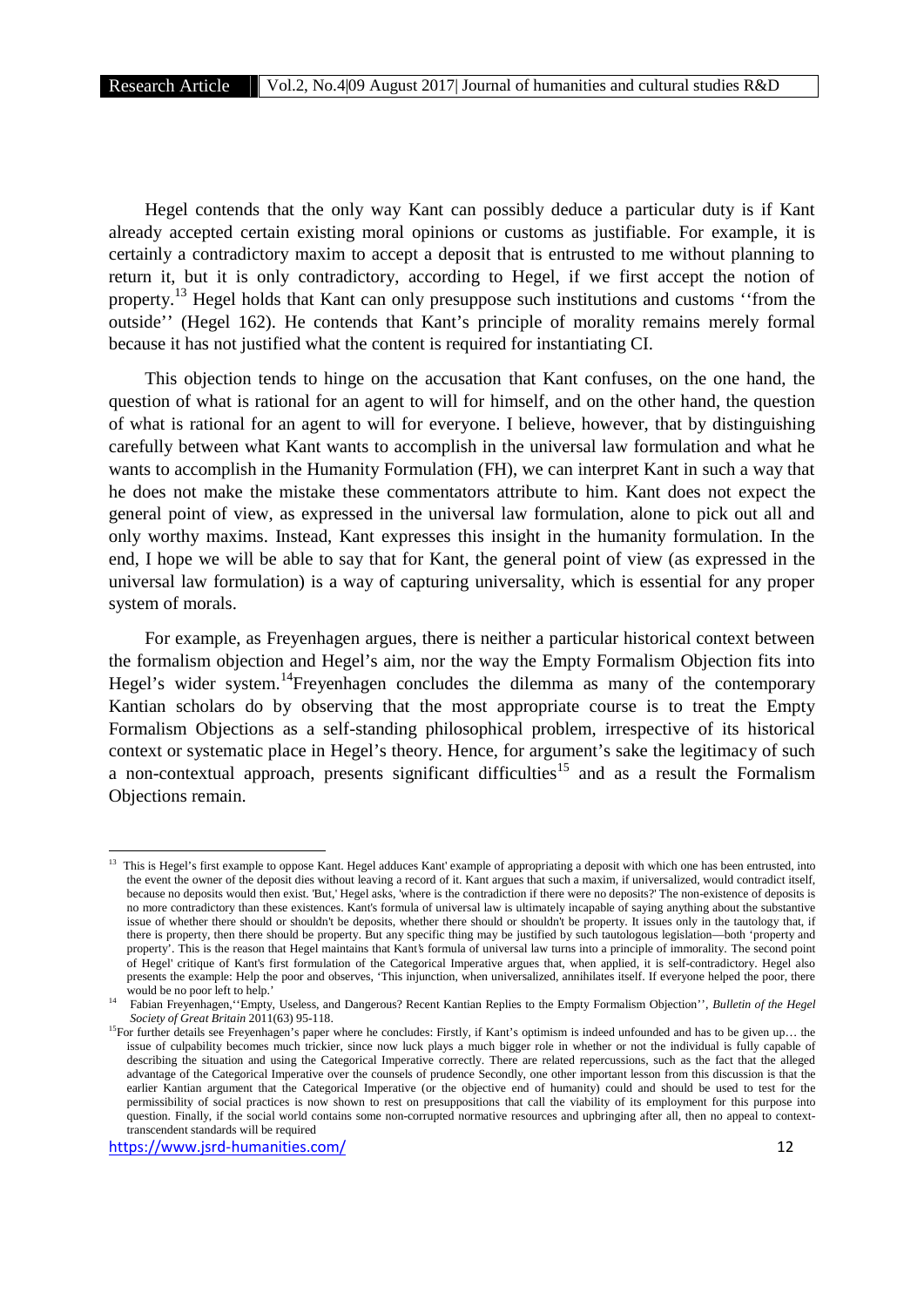As I mentioned, the foregoing moral theorists, though still clearly working within the Kantian tradition, raise serious questions concerning the CI and how we should think about it. In my view, a moral theory is good if it could have significant impact on us. Kant gives us the differences between moral laws and rules and how we might think of them within the CI. We have to face the problem squarely and find a solution. It certainly seems that thinking about the generalities of morality and differentiating these from the specifics has to be a part of that. Hegel musings about the universal law Formula gives us something, it seems to me that Hegel would almost have us abandon the strictness and abstractness of the CI altogether. Pushing most of the abstractness of the Imperative's requirements to the side, ends are too general and vague to get to the kind of specific duties and guidance that would be required for actual ethical practice. Hegel or most Hegelians accept for argument's sake that some ends can be derived from fairly minimal premises within Kant's ethics. To Hegel's mind, Kant's morality becomes a morality of angels that we cannot live up to (and in fact should not try) in our average everyday dealings with people (at least to the extent that we are trying to move towards the establishment of these principles in the broad historical context). But it simply cannot be that Kant was that blind about things. He must have intended (and he seems to) that his morality applies to our average everyday activities. It is hard for me to tell whether it is Hegel or Hegelians who have offered a more persuasive interpretation of what Kant is supposed to be doing.